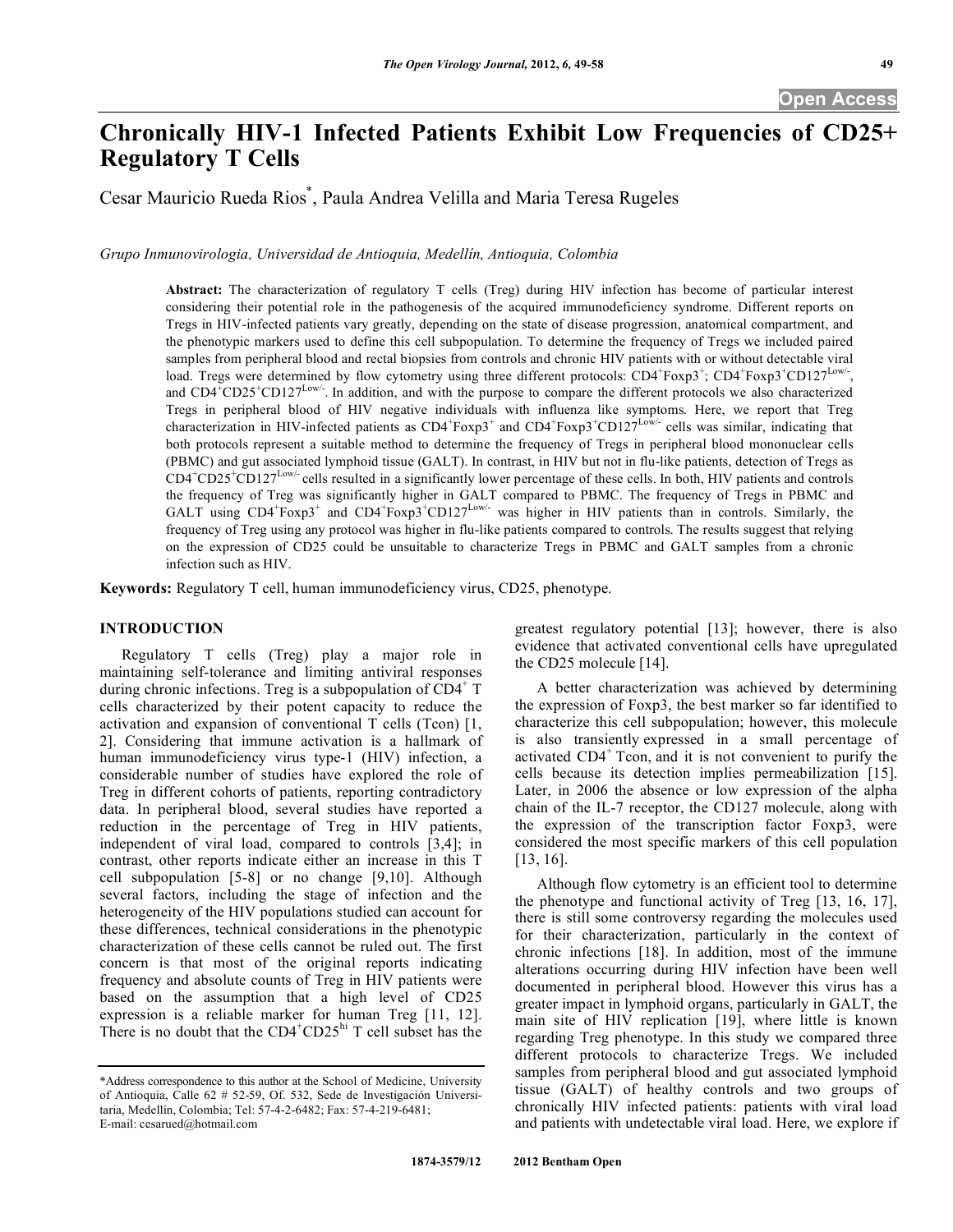type of tissue sample or the virus influence the Treg phenotypic alteration. In addition, and with the purpose of determining whether changes in Treg are specific of HIV infection or associated to any inflammatory/activation process due to any infection, we also characterized Tregs in peripheral blood of HIV negative individuals with influenza like symptoms. The results suggest that relying on the expression of CD25 is unsuitable to characterize Tregs in peripheral blood mononuclear cells (PBMC) and GALT samples from HIV patients.

## **MATERIALS AND METHODS**

## **Subjects**

 Four groups of subjects, from Medellin, Colombia, were included in the study: HIV negative healthy controls (HC,  $n=10$ ); HIV negative individuals with acute flu-like symptoms (Flu, n=9); chronic HIV-1-infected patients with undetectable viral load (HIV-U, n=13) and HIV-1-infected patients with viral load (HIV-VL, n=19). Flu-like patients had an average of five days with symptoms such as fever, malaise, headache, sore throat, nasal congestion and weakness; all patients had rapid spontaneous resolution of the disease in absence of treatment. To rule out bacterial infection, para-clinical examinations were carried-out. Healthy controls and flu-like patients were screened to rule out HIV infection by electrochemiluminescence (HIV combi PT, Roche Diagnostics; Mannheim, Germany).

 HIV patients, with at least two years of confirmed infection, classified in the B clinical category, according to the CDC criteria were included. The demographic and clinical characteristics of these individuals are shown in Table 1. Absolute number and percentage of CD4<sup>+</sup> T-cell were calculated in whole blood samples. Plasma HIV-1 RNA levels were assessed by RT-PCRq (COBAS AmpliPrep/ COBAS TaqMan, Roche Molecular).

# **Isolation of Cells from Peripheral Blood and GALT**

 PBMC were obtained from 10 ml of heparin venous blood samples by centrifugation on Histopaque (Sigma-Aldrich, St Louis, MO, USA) for 30 min at 400 x g. Mucosal samples were processed as described by the Shacklett protocol [20] with minor modifications. Rectal tissue was obtained by rectosigmoidoscopy from the rectum at 10 cm from the anal verge. A flexible sigmoidoscope with a single endoscopy biopsy forcep FB-24K-1 (Olimpus America Corp, Melville, NY, USA) was used. Samples were

processed by digestion using collagenase type II from *Clostridium histolyticum* (Sigma) at 0.5 mg/ml diluted in RPMI 1640 and 7.5% FCS (fetal calf serum) (penicillin 100 U/ml, streptomycin 100 g/ml, amphotericine B 0.25 g/ml) (Gibco-BRL; Grand Island, NY, USA), during 30 min at 37ºC while shaking. After collagenase digestion, biopsy fragments were further disrupted by repeated passage through a 30 ml syringe with a blunt ended 16 gauge needle (Stem Cell Technologies, Vancouver, BC). Rectal cells (RC) were isolated by passage through a nylon strainer of 70  $\mu$ M (Falcon, Lincoln Park, NJ, USA). PBMC and RC were washed with Dulbeco´s phosphate buffered saline (DPBS) (Sigma-Aldrich; St Louis, MO, USA) to remove excess histopaque and collagenase, respectively.

# **Flow Cytometry Analysis of PBMC and RC**

 PBMC and RC were treated with 20 ug/ml of human IgG (Sigma-Aldrich; St Louis, MO, USA) to block Fc receptors, and stained on the surface with anti-CD4-ECD (clone SFCI12T4D11) (Beckman Coulter Fullerton, CA, USA) anti-CD3-PE-CY7 (clone UCHT1), anti-CD25-PE-CY5  $\left($  clone BC96 $\right)$  and anti-CD127-PE (IL-7 R $\alpha$ , clone RDR5) (e-Bioscience, San Diego, CA, USA) for 30 min at 4°C. The cells were washed with DPBS, then fixed/permeabilized (Foxp3 staining buffer kit, e-Bioscience) and stained intracellularly using monoclonal antibodies against anti-Foxp3-FITC (clone PCH101), for 30 min at 4°C. At least 100,000 events were acquired for each sample in the lymphocyte region, using the flow cytometry FC500 (Beckman Coulter Fullerton, CA), and analyzed using the Kaluza Software (Beckman Coulter Fullerton, CA). T cells were gated first based on forward- and side-scatter properties, then as CD3<sup>+</sup>CD4<sup>+</sup> cells (Fig. 1A). The strategy followed to detect Treg was previously reported by Presicce *et al*., 2010 [21] and Seddiki *et al*., 2006a [16] protocols. Briefly, to define the limit of the positive gate, a negative biological population (CD3 CD4 or CD3<sup>+</sup>CD4), previously known for not expressing the marker of interest, was used [21]; the Mean fluorescence intensity (MFI) was analyzed within the positive population.

# **Statistical Analysis**

 Statistical analyses were performed using GraphPad Prism 5 (San Diego, CA, USA). The data are shown as median (25th percentile-75th percentile). Comparisons of medians among groups were performed by the U-Mann-Whitney test or the Kruskal Wallis test with Dunn's multiple comparisons post-test. Intragroup comparisons were made

**Table 1. Characteristics of Healthy Controls, Flu-Like, HIV with and Undetectable Viral Load** 

|                                         | Healthy Controls (n=10) | $Flu-Like(n=9)$ | HIV Undetectable Viral Load (n=13) | HIV With Viral Load (n=19)  |
|-----------------------------------------|-------------------------|-----------------|------------------------------------|-----------------------------|
| Age $(years)^{1}$                       | 46(13)                  | 30(7)           | 42(9)                              | 38(12)                      |
| % Male/Female                           | 50/50                   | 45/55           | 85/15                              | 95/5                        |
| % CD4 <sup>+</sup> T cell <sup>2</sup>  | $39(32-46)$             | $34(32-41)$     | $16***(12-31)$                     | $18***\circ(10-24)$         |
| % $CD8^+$ T cell <sup>2</sup>           | $20(16-23)$             | $32^{4}(22-34)$ | $45***\varphi(34-56)$              | $46***\circ (42-57)$        |
| HIV Viral load (copies/ml) <sup>2</sup> | N/A                     | N/A             | $<$ 40 (40-40)                     | $12500^{\circ}$ (230-50190) |

Results are expressed as mean (SE); <sup>2</sup>Results are expressed as median (25th-75th percentiles). Groups were compared by the Kruskal-Wallis test and the Dunn's multiple comparison post-test. Significant differences are indicated by \*\*p<0.01, \*\*\*p<0.001compared to helthy control group and  $\Phi$ p<0.01 with the flu-like group. Comparation by U Mann Whitney test between controls and flu groups are indicated by  $y^2p<0.01$  and between both groups of HIV-1 positive patients by  $\gamma p<0.001$ . N/A: not applicable.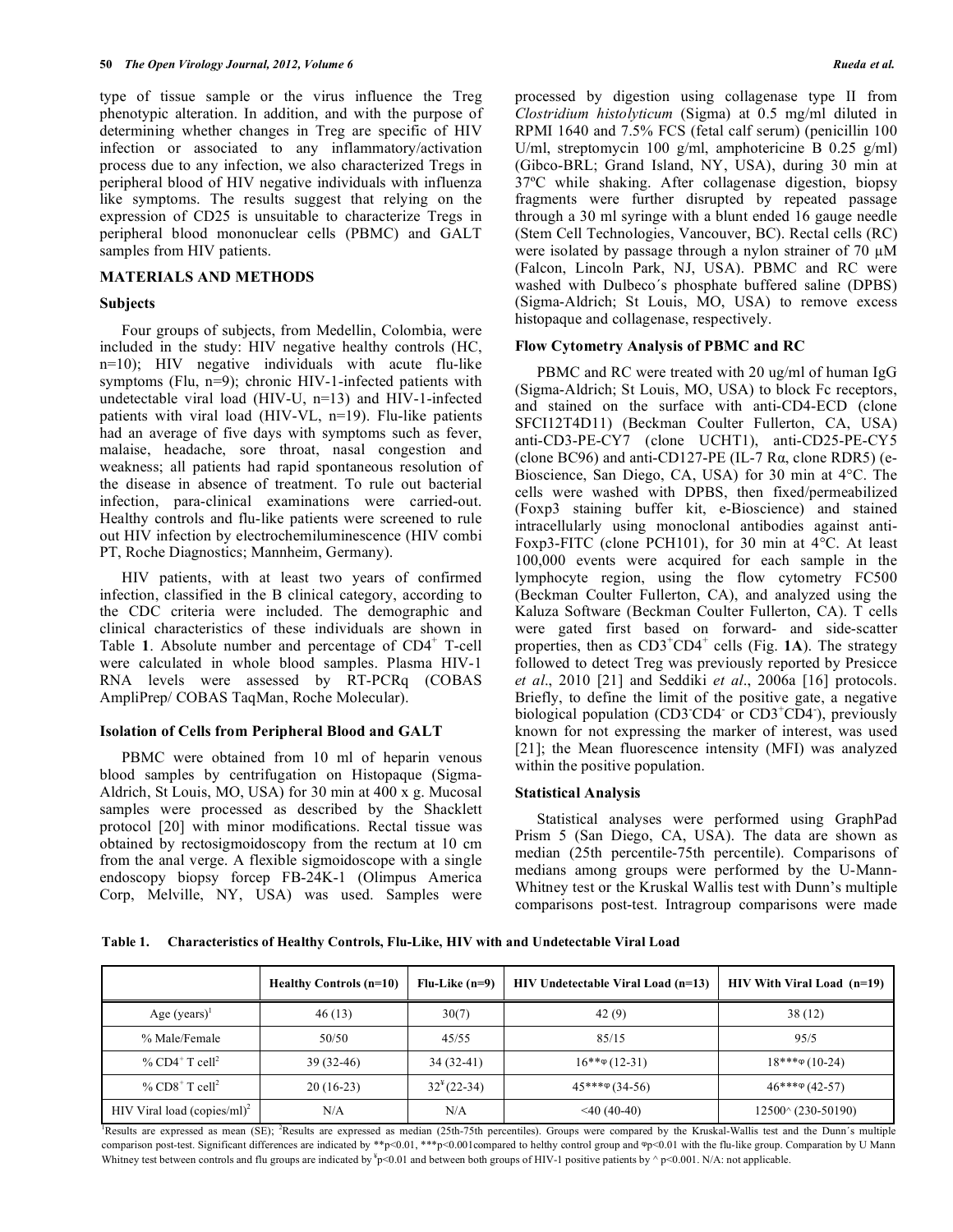

**Fig. (1). Chacterization of Treg phenotype.** Staining of Treg was made with conjugated monoclonal anti-CD3-PE-CY7, anti-CD4-ECD, anti-CD25-PE-CY5, anti-CD127-PE and anti-Foxp3-FITC antibodies. **A**) Scatter blot from one representative figure of flow cytometry data shows the frequency of Treg in PBMC in an individual from a healthy control group. Three different ways of defyning Treg were analyzed:  $CD4^+$ Foxp3<sup>+</sup> (right panel),  $CD4^+$ Foxp3<sup>+</sup>CD127<sup>Low/-</sup> (middle panel) and  $CD4^+$ CD25<sup>+</sup>CD127<sup>Low/-</sup>(left panel). In the Foxp3<sup>+</sup> gate the following analysis were done. **B**) percentage and MFI of CD25 molecule; and **C**) MFI of Foxp3.

with Friedmann test. Correlations were made with spearman test and *p* values less than 0.05 were considered to be statistically significant.

#### **RESULTS**

# **Patient Characteristics**

As shown in Table 1, the percentage of  $CD4^+$  T cells were reduced in both groups of HIV patients (with detectable and undetectable viral load) compared to controls (HC *vs* HIV-U; p<0.01) (HC *vs* HIV-VL; p<0.001) and flu-like (both p<0.01). Controls, flu-like, HIV-U and HIV-VL

exhibit  $CD4^+$  T cell counts of 905 cells/mm<sup>3</sup> (692-1093) cells/mm<sup>3</sup>), 815 cells/mm<sup>3</sup> (645-923 cells/mm<sup>3</sup>), 439 cells/mm<sup>3</sup> $(301-986 \text{ cells/mm}^3)$  and 426 cells/mm<sup>3</sup>  $(287-707$ cells/mm<sup>3</sup>), respectively. The CD4<sup>+</sup> T cell counts were strikingly low in the HIV-VL group compared with controls  $(p<0.05)$ . As expected, the percentages of CD8<sup>+</sup> T-cells were higher in all individuals with viral infection (HIV and Flu) compared to controls, with the highest values found in both HIV groups (Table **1**). All the patients with undetectable viral load had been on highly active antiretroviral therapy (HAART) for a median of 8 (3-12) years.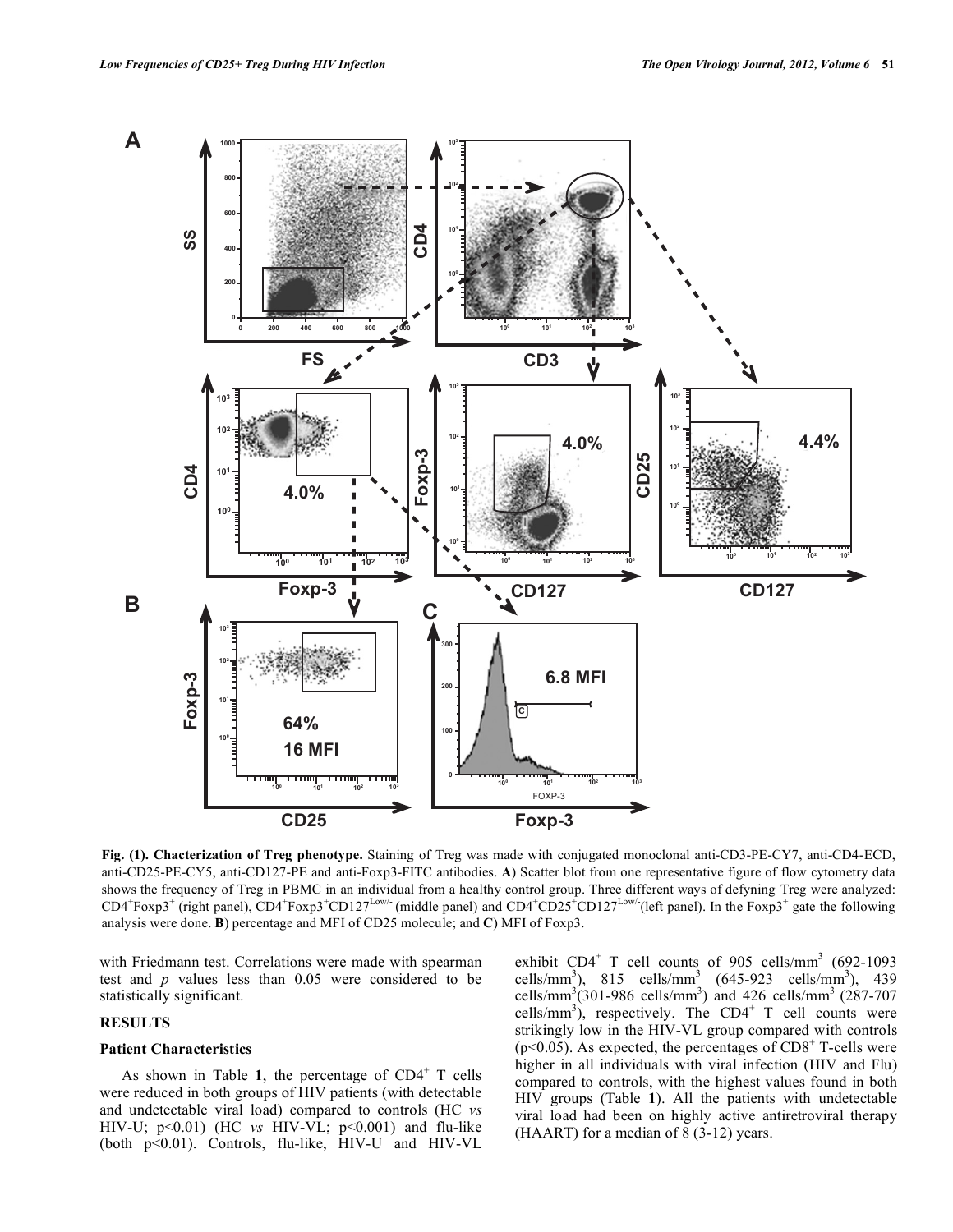# **Low Frequency of CD4<sup>+</sup> CD25<sup>+</sup> CD127Low/- Tregs Detected During Chronic HIV Infection in Peripheral Blood and Gastrointestinal Tissue**

 To characterize the Treg subset during HIV infection, we analyzed the frequency of Treg using the following protocols: i)  $CD4+\text{Foxp3}^+$ ; ii)  $CD4+\text{Foxp3}^+CD127^{\text{Low}/}$ ; and  $\lim_{\text{ii)}$  CD4<sup>+</sup>CD25<sup>+</sup>CD127<sup>Low/-</sup> (Fig. 1A) as reported by Seddiki *et al.,* [16]. As shown in Fig. (**2A**), the percentage of Treg in PBMC from healthy donors (upper panel) and flu-like patients was similar intra-group, regardless of the protocol used. In contrast, the percentage of Treg from HIV samples varied depending of the protocol. In the HIV-U group the frequency was similar,  $7\%$  (6-10%) and  $7\%$  (5-8%) when the Treg were defined as  $CD4+F\alpha p3$ <sup>+</sup>, and  $CD4+F\alpha p3$ <sup>+</sup>  $CD127^{Low}$  respectively; however, the frequency was significantly lower, only 4% (4-6%), when these cells were defined as  $CD4^+CD25^+CD127^{Low/-}$  (Fig. 2A;  $p<0.05$ ) compared to  $CD4+F\exp 3^+$ ). Similarly, in the HIV-VL group the frequency of Treg was  $7\%$  (6-10%) and 6% (5-8%) when the Treg were defined as  $CD4+F\alpha x p3$ <sup>+</sup> , and  $CD4+Foxp3+CD127^{Low/-}$  respectively; however, the frequency was lower with the CD4<sup>+</sup>CD25<sup>+</sup>CD127<sup>Low/-</sup> protocol compared to CD4<sup>+</sup>Foxp3<sup>+</sup> (5% (4-8%) *vs* 7% (6-10%); p<0.001) (Fig. **2A**).

 Interestingly, and probably due to an inflammatory process in both, chronic (HIV: using  $CD4 + Foxp3 +$ ,  $CD4+F\exp 3+CD127^{\text{Low}}$  protocol) and acute (flu-like: using any protocol) viral infections, the percentage of Treg on PBMC was increased compared with controls  $(p<0.05)$  (Fig. **2A**). However, when the Treg were defined as  $CD4^+CD25^+CD127^{Low/-}$  in HIV, but not in flu-like infected patients, the percentage was similar to that healthy controls, indicating that this protocol is not suitable to define Treg in HIV patients.

 Similarly, and related to these differences, absolute counts of Treg were not significantly different in PBMC from healthy controls and flu-like patients (intragroup comparisons) in any of the protocols used (data not shown), but varied in HIV-infected patients; in the HIV-U group the Treg counts were  $202$  cells/ $\mu$ l (142-243 cells/ $\mu$ l) and 163 cells/ $\mu$ l (116-235 cells/ $\mu$ l) when the Treg were defined as  $CD4 + Foxp3$ <sup>+</sup>, and  $CD4 + Foxp3 + CD127$ <sup>Low/-</sup> respectively; however, the counts were significantly lower, only 117 cells/ $\mu$ l (96-178 cells/ $\mu$ l), when these cells were defined as  $CD4^+CD25^+CD127^{Low/-}$  (Fig. **2B**;  $p<0.01$  compared to  $CD4+Foxp3$ <sup>+</sup>). Similarly, in the HIV-VL group the count of Treg defined as  $CD4^+CD25^+CD127^{\text{Low/-}}$  was significantly lower than CD4<sup>+</sup>Foxp3<sup>+</sup> (107 cells/μl (58-187 cells/μl) *vs* (173 cells/ $\mu$ l (108-360 cells/ $\mu$ l);  $p < 0.001$ ) and  $CD4 + Foxp3 + CD127$ <sup>Low</sup>/ $(107 \text{ cells/µl} (58-187 \text{ cells/µl})$  *vs* (179 cells/μl (104-269 cells/μl); p<0.01) (Fig. **2B**). In PBMC, HIV patients exhibited the highest Treg counts (Foxp3<sup>+</sup> ), compared to controls (HIV-U: 202 cells/μl *vs* HC: 101 cells/μl; and HIV-VL: 173 cells/μl *vs* HC: 101 cells/μl; both  $p<0.05$ ).

 GALT is the primary site of damage during HIV infection, where the virus induces many quantitative and functional changes in the Tcon subset [22]. Therefore, we also analyzed biopsy samples of this tissue. When the frequency of Treg was evaluated in GALT samples from HIV patients, the differences, depending on the protocol

used, were more evident. In both groups of HIV-infected individuals the Treg percentage in GALT were similar when the Treg were defined as  $\overline{CD4}^+$ Foxp3<sup>+</sup>, and  $CD4^+$ Foxp3<sup>+</sup>  $CD127^{\text{Low/}}$ ; however, when these cells were defined as  $CD4^+CD25^+CD127^{Low/-}$ , a significant decrease in the frequency were observed compared to  $CD4+Foxp3+$  (HIV-U: 8% (5-15%) *vs* 14% (12-16%) or HIV-VL: 12% (7-14%) *vs* 18% (16-27%); p<0.001) (Fig. **2C**). Again, in healthy controls the percentage of Treg in GALT was similar independent of the protocol used (Fig. **2C**, upper panel), and the Treg frequency was significantly lower compared to HIV patients, using CD4<sup>+</sup>Foxp3<sup>+</sup>CD127<sup>Low/-</sup> or CD4<sup>+</sup>Foxp3<sup>+</sup> protocols (both, p<0.001). No differences were observed using the  $CD4^{\dagger}CD25^{\dagger}CD127^{\text{Low/-}}$  protocol. The Treg frequency in GALT was not measured in flu-like patients.

 The comparison between tissues showed that the Treg frequency increases in GALT compared to peripheral blood in all 3 groups tested: controls, HIV-U and HIV-VL; the increase was  $\sim$ 1.7,  $\sim$ 2,  $\sim$ 2.4 times, respectively, when the protocols  $CD4^+$ Foxp3<sup>+</sup> (p=0.001) and  $CD4^+$ Foxp3<sup>+</sup>  $CD127^{\text{Low} -}$  (p=0.003) were used. Treg identification with the protocols  $\text{CD4}^+ \text{Foxp3}^+$  and  $\text{CD4}^+ \text{Foxp3}^+ \text{CD127}^{\text{Low} -}$  in PBMC (r=0.80, p=0.0001) and GALT (r=0.82, p=0.0001) from HIV patients exhibit the highest positive correlation (Fig. **3A**, **B**), indicating that both protocols are suitable to determine Treg frequency in these samples.

# **HIV-1 Infected Patients Exhibit Alteration in the Expression of CD25 Molecule in CD4<sup>+</sup> Foxp3+ T Cells in Peripheral Blood and Rectal Tissue**

 To evaluate potential variations in the Treg phenotype, the expression of CD25 was analyzed in the Foxp3  $CD4^+$ gate. We measured the percentage of cells expressing this molecule and the mean MFI of its expression (Fig. **1B**). As shown in Fig.  $(4A)$ , the percentages of  $CD25<sup>+</sup>$  Treg cells are lower in HIV patients compared with healthy controls and flu-like patients. In the HIV-U, the percentages of  $CD25^+$ cells were 42% (35-58%) and 33% (27-47%) in PBMC and GALT respectively; in HIV-VL these percentages correspond to 39% (25-40%) in PBMC and 35% (26-49%) in GALT, compared to 56% (51-64%) and 47% (35-53%) in PBMC and GALT, respectively, in cells from controls. In fact, the percentage of  $CD25<sup>+</sup>$  Treg from HIV patients (with or undetectable VL) was about  $\sim$ 1.4-fold lower than from controls in both PBMC and GALT (p<0.05) (Fig. **4A**, lower panel). The percentage of  $CD25<sup>+</sup>$  Treg in PBMC from flulike patients was 58% (51-60%), similar to controls (Fig. **4A**, middle panel). Analyzes of CD25 in Tcon  $(CD4 + Foxp3)$ showed that the percentage of  $CD25<sup>+</sup>$  in PBMC and GALT increases in cells from HIV patients (data not shown), suggesting that the low expression of  $CD25<sup>+</sup>$  occurs only in the Treg subset.

# **CD25+ Treg from HIV-1 Patients with Detectable Viral Load and Flu-Like Infected Individuals Exhibit Higher Density of the CD25 Molecule**

 We then examined whether the reduction of the CD25 molecule in Foxp3<sup>+</sup>CD4<sup>+</sup> cells from HIV patients affects not only the percentage of cells expressing this molecule but also the density of its expression per cell. As shown in Fig. (**4B**), the CD25 MFI in Treg from control samples was 17 (13-20) and 11 (8-16), in PBMC and GALT, respectively; in HIV-U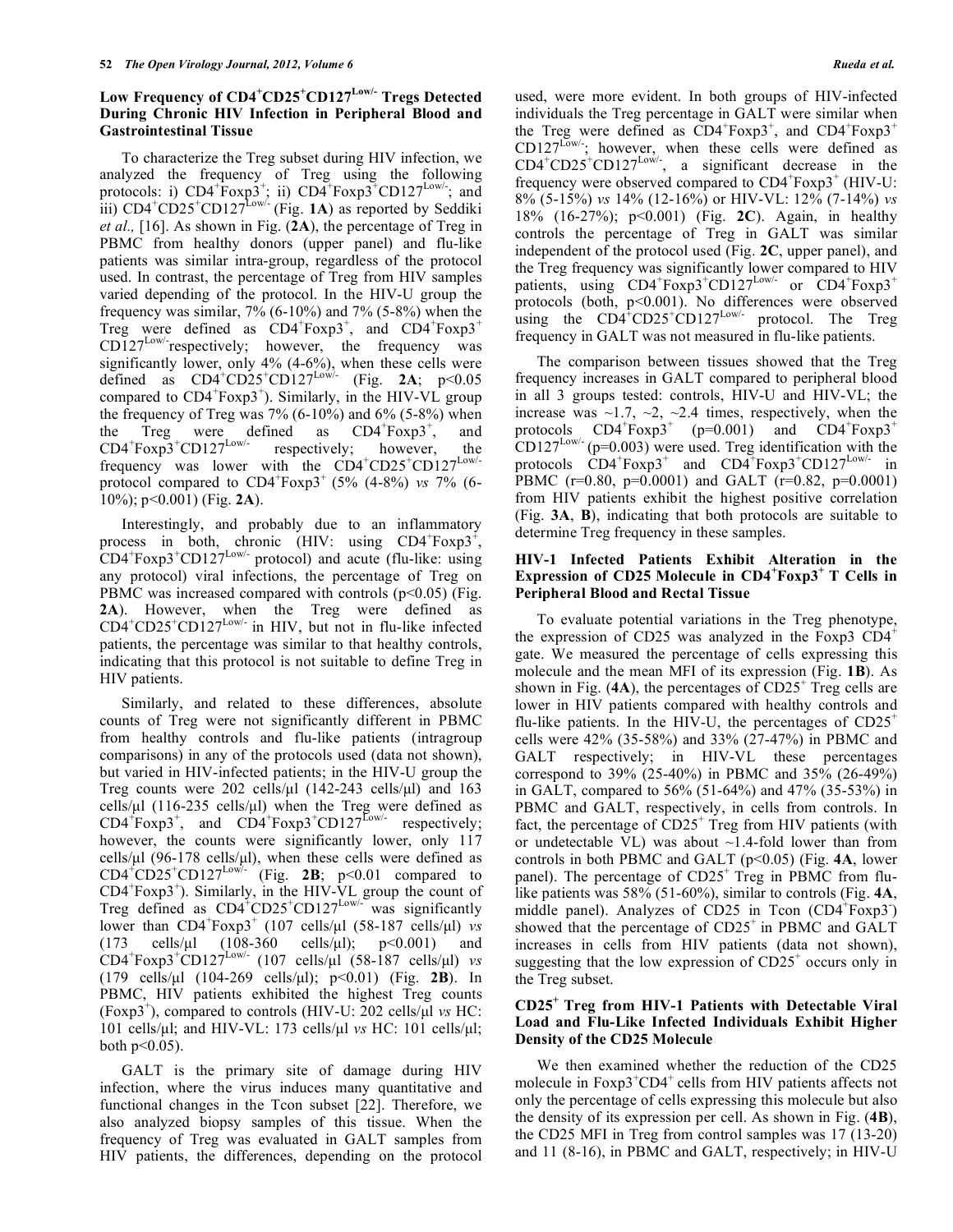

**Fig.** (2). Frequency of Treg CD4<sup>+</sup>Foxp3<sup>+</sup>, CD4<sup>+</sup>Foxp3<sup>+</sup>CD127<sup>Low/-</sup> and CD4<sup>+</sup>CD25<sup>+</sup>CD127<sup>Low/-</sup> in samples from healthy controls, **individuals with acute flu-like symtoms, chronically HIV-infected with or undetectable viral load.** Whisker box figures show phenotypic characterization of Treg. **A**) Percentage of Treg from PBMC of healthy controls (n=13) (upper panel), flu-like symptoms patients (n=9) (middle panel), HIV-U (n=13) (middle panel) and HIV-VL (n=19) (lower panel). **B**) Treg absolute count in PBMC samples from HIV-U and HIV-VL patients. **C**) Percentage of Treg from GALT of healthy controls (upper panel), HIV-U (middle panel) and HIV-VL (n=10) (lower panel). Median and 25-75 interquartiles ranges are represented. Intra groups were compared by the Friedmann test and Dunn's multiple post-test. Significant differences are indicated by  $\mathbf{\hat{p}} > 0.05$ ,  $\mathbf{\hat{p}} > 0.01$ ,  $\mathbf{\hat{p}} \cdot \mathbf{\hat{p}} > 0.001$ .

the CD25 MFI was 35 (18-60) and 15 (9-57). Although in these patients the range was very wide, no significant differences were found in HIV-U *vs* HC.

 In contrast, patients with acute flu-like or HIV chronic infection with detectable viral load exhibits the highest levels of CD25 MFI, compared with controls. In flu-like samples,

the CD25 MFI was 75 (64-88) in PBMC; it was 87 (51-97) and 62 (16-76) in HIV-VL samples from PBMC and GALT, respectively (Fig. **4B**). These results suggest that viral replication could modify the density of the expression of CD25 molecule on Treg. To evaluate the strength of the association between the Treg phenotype and viral load,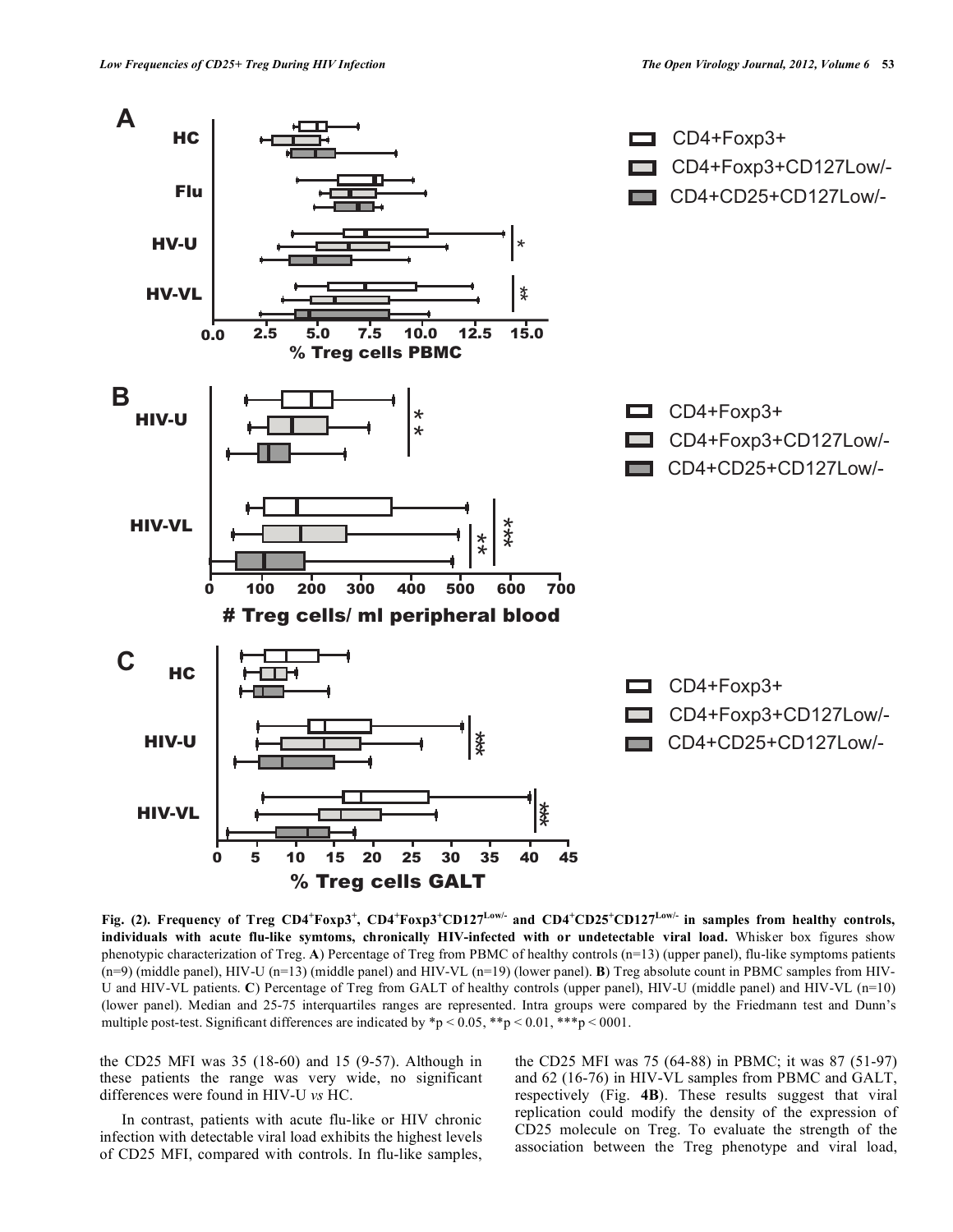

**Fig. (3). Correlations between the different protocols to characterize the Treg cells in samples from PBMC and GALT.** Spearman correlations between Treg frequency charactized by  $CD4^+F\exp 3^+$  and  $CD4^+F\exp 3^+CD127^{Low'}$  in **A**) PBMC. **B**) and GALT.



**Fig. (4). Percentage and MFI of CD25 molecule of Treg in samples from healthy controls, chronically HIV-infected and individuals**  with acute flu-like symptoms. A) Pie charts show the percentage of Treg  $(CD4+F\exp 3)$  expressing the CD25  $(CD4+F\exp 3+CD25)$  or negative for the CD25 molecule  $(CD4+F\exp 3+CD25)$  in PBMC and GALT samples from controls (n=10), HIV-U (n=13); HIV-VL (n=19), and in PBMC from flu-like patients  $(n=9)$ . **B**) Whisker box figures show MFI of CD25 in Treg (in the gate of CD4<sup>+</sup>Foxp3<sup>+</sup>CD25<sup>+</sup>) in PBMC and GALT samples; median and interquartile ranges are represented. **C**) MFI of CD25 of Treg in PBMC and GALT were positively correlated with HIV viral load. Groups were compared by the Kruskal Wallis test and Dunn's multiple comparisons post-test. Significant differences are indicated by \*\*p < 0.01, \*\*\*p < 0001.

correlations were examined in HIV+ patients. Interestingly, the CD25 MFI in Treg from PBMC and GALT was positively correlated with viral replication (PBMC r=0.45, p= 0.03; GALT r=0.71, p=<0.0001) (Fig. **4C**).

 Finally, we analyzed whether the changes on the CD25 expression on Treg was due to an alteration in the expression of the transcription factor Foxp3 (Fig. **1C**); the MFI of Foxp3 was similar among Treg from controls, flu and HIV

patients on both tissues (PBMC;  $p=0.635$  and GALT; *p*=0.802), ruling out this possibility (Fig. **5**).

 In conclusion, these results indicate that Treg from chronic HIV infected patients exhibit an alteration in the expression of the CD25 molecule, resulting in a reduced percentage of  $CD25<sup>+</sup>$  cells. This finding suggests that detection of Treg based only in the expression of the CD25 molecule, could result in an underestimation of the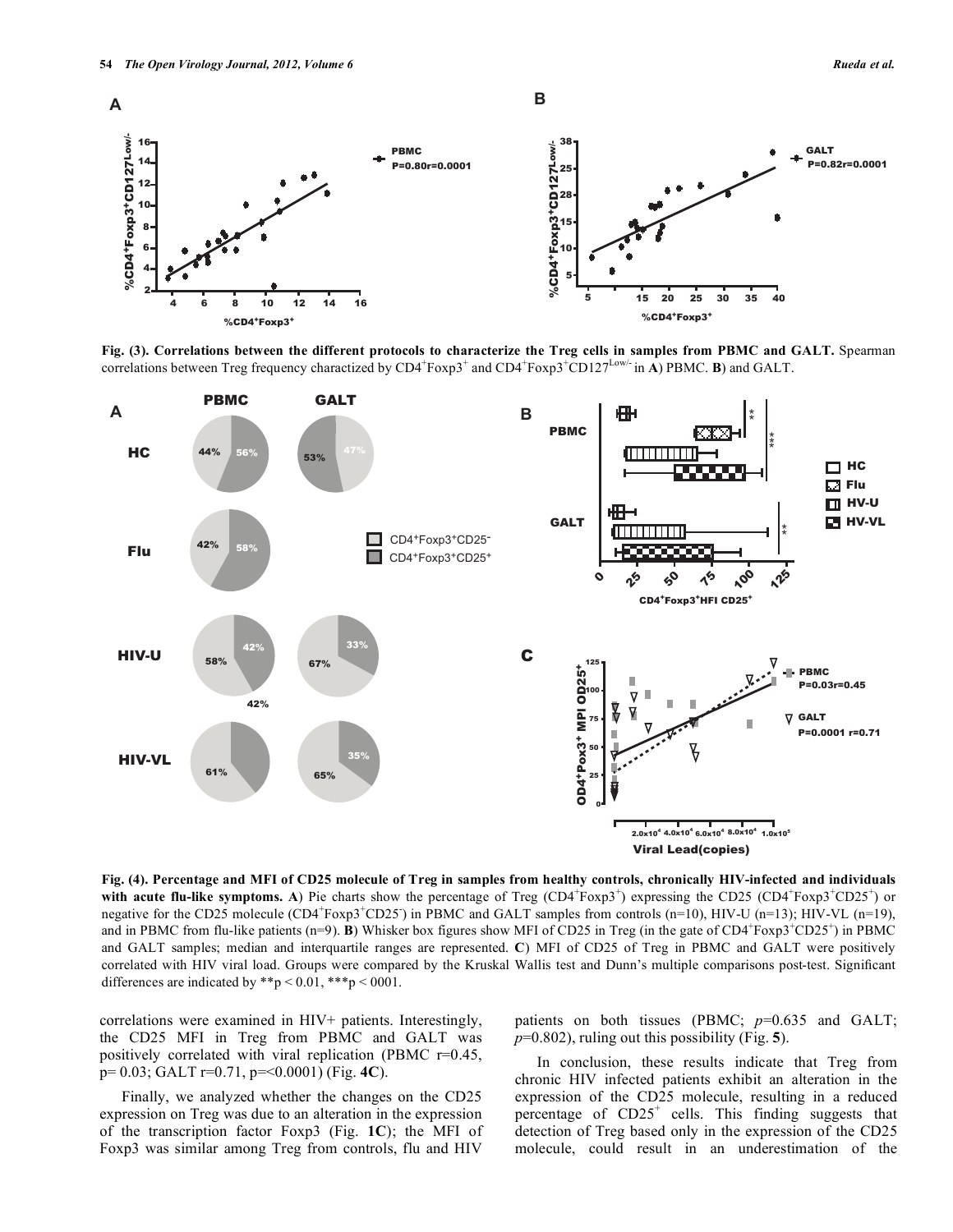frequency of this cell subset in HIV infected individuals. On the other hand, the higher intensity of CD25 expression per cell within the positive cell subpopulation could be associated with the chronic state of hyperactivation during HIV infection.



**Fig. (5). MFI of the transcription factor Foxp3 on samples from healthy controls, chronically HIV-infected and individuals with acute flu-like symtoms.** Whisker box figures show MFI of Foxp3 in Treg in PBMC and GALT samples from controls (n=10) and HIV patients (HIV-U n=13; HIV-VL n=19), and in PBMC from flu-like patients (n=9). Groups were compared by the Kruskal Wallis test and Dunn's multiple comparisons post-test.

# **DISCUSSION**

 Since the description of Treg, their phenotypic characterization has been complex; in the beginning, high expression of CD25 in the  $CD4^+$  T cell subset was widely used to characterize them. Unfortunately, the ability to accurately gate for CD25 is rather arbitrary and the expression of this molecule is not specific to Treg. Several studies demonstrated that low or negative CD127 expression is an excellent biomarker of Treg, particularly in combination with CD25 or Foxp3. In fact, CD127 and CD25 stain allows human Treg enrichment for *in vitro* functional studies [23, 24]. So far, the combination of CD25, CD127 and Foxp3 expression is considered the best way to distinguish between human Treg and  $CD4^+$  Tcon [23]. According to previous studies, similar percentages of Treg were reported when these cells were defined with the combination of these molecules (CD25<sup>+</sup> Foxp $3^{\ddagger}$ ;  $CD25^+CD127^{\text{Low/}}$ ,  $Foxp3^+CD127^{\text{Low}}$ ) in basal conditions in PBMC and lymphoid nodes from adults, children and cord blood from neonates, without infection or metabolic diseases [16].

 In addition, the characterization of Treg in patients with viral respiratory acute infections is largely unknown. During the first week of influenza H1N1 [25, 26] and influenza A [27] infection an increase in the frequency of Treg in PBMC were reported. In agreement with these results, we also observed high frequency of Treg in patients with flu-like symptoms compared to uninfected controls. No differences were observed in the protocol used to identify these cells. Unfortunately, we could not obtain respiratory tract samples from the flu-like patients to compare with PBMC.

 In contrast to controls and patients with flu-like illness, in this study the analysis of Treg in chronic HIV infected individuals shows that the frequency of this cell subpopulation varies depending on the protocol used; in

particular, the detection of  $CD25^{\circ}CD127^{\text{Low/-}}$  cells produced a lower frequency of Treg compared to the protocols in which the detection of Foxp3 was included. In this respect, Bi *et al.*, 2009 described that gating  $CD4^+CD25^{+/hi}CD127^{Low}$ was difficult to analyze because staining showed a smear of both CD25 and CD127 and proposed that gaiting Foxp3 in CD4 cells gave a clearer staining [28]. In accordance to this previous report, our results also indicate that the identification of Treg cells in samples from HIV patients should rely in the detection of the marked Foxp3 alone or in combination with CD127; in fact, these two protocols showed the highest correlation in both types of samples. Although the CD25 molecule is a key phenotypic and functional marker of Treg, the detection of this cell subset based on its expression might result in underestimation of these cells.

 In accordance with our results, Ndhlovu *et al.,* 2008 reported a similar frequency of Treg, defined as  $CD25<sup>+</sup>$  $CD127$ <sup>Low/-</sup> cells in PBMC in HIV patients, with both primary and chronic infection, and controls; however, when these authors characterized these cells as  $Foxp3$ <sup>+</sup>CD127<sup>Low/-</sup>, the patients exhibited an increase of this subset compared to controls [10]. In this report, the authors hypothesized that HIV patients contain different sub-subsets of Treg with different phenotypes and functions. Also, Pozo-Balado *et al.,* 2010 reported that the  $CD4+CD25+/hiCD127^{\text{Low}}$  phenotype does not accurately identify Treg in PBMC from viremic patients [29]. However, in this report the comparison did not include healthy controls or  $F\exp 3^+$ ,  $F\exp 3^+$ CD127<sup>Low/-</sup> analysis. In samples from GALT, epple *et al.,* 2006 [5] and Shaw *et al.,* 2011 demonstrated that the frequency of Treg was consistently higher in HIV patients with high viral loads compared to seronegatives [30]. However, in peripheral blood, the detection of Treg with the  $CD25^+CD127^{\text{lo}}$  protocol indicated a lower frequency of these cells in HIV patients with undetectable viral load (controllers) compared to uninfected individuals [30]. Together, these data are in agreement with the fact that Treg increase during HIV infection and their characterization changes depending on how these cells are analyzed, indicating that classic strategies to detect Treg cells might be suitable, but carefully considered, depending on the type of viral infection.

 The results of the present study suggest that there is an expansion/accumulation of Treg during HIV infection in both peripheral blood and GALT tissue; the expanded cells exhibit an altered expression of the CD25 molecule. Indeed, it was previously shown that the percentage of Treg in PBMC expressing the CD25 molecule  $(Foxp3+CD25^+)$  is about 45% in controls and 34% in HIV patients [31]. Interestingly, the majority of evidence indicating the low frequency of CD25 in Treg is reported particularly in tissue samples [5, 32, 33]. In fact, using immunohistochemistry and immunofluorescence analyses in samples from lamina propia, lower CD25 expression in Foxp3<sup>+</sup> cells has been reported [5]. Confocal micrographs from tonsillar biopsies have shown Foxp3<sup>+</sup>CD25<sup>+</sup> percentages of 19%, 44%, and 75% in HIV progressors, non progressors, and uninfected donors, respectively [33]. Other reports on tonsillar biopsies detected only a 19% and 16% of  $Foxp3+CD25$ <sup>+</sup> cells in HIVuntreated and treated patients, respectively [32]. Analysis of  $CD25<sup>+</sup>$  and  $CD25<sup>-</sup>$   $CD4<sup>+</sup>$  T cells from in spleens and lymph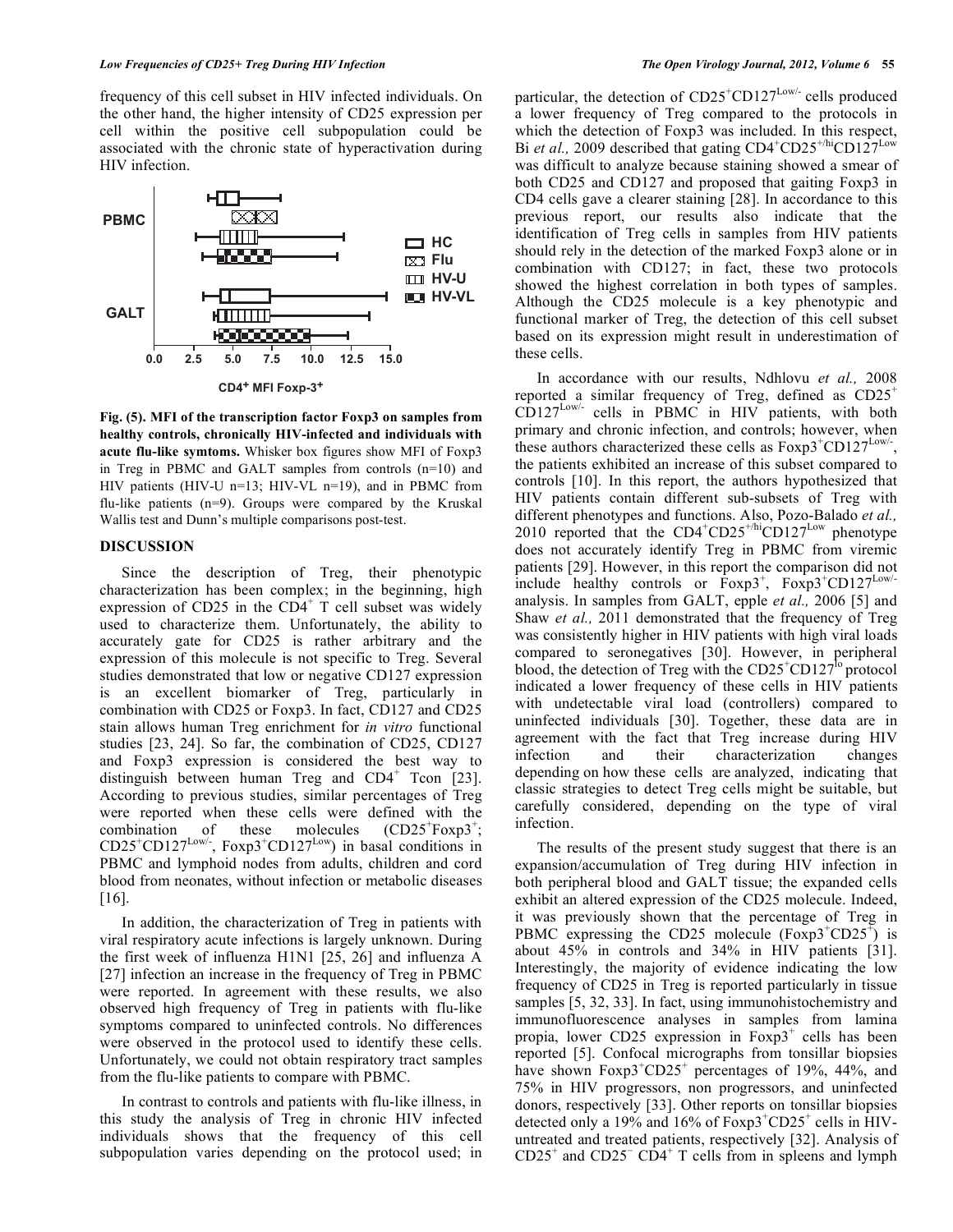nodes of SIV-infected macaques, confirm that the population of Foxp3 expressing cells in lymphoid tissues is not limited to a  $CD25<sup>+</sup>$  phenotype and that  $CD25<sup>-</sup>$  Foxp3<sup>+</sup> may be present in lymphoid tissues during chronic infection [34]. Unfortunately, comparisons in the frequency of Treg using different phenotypic markers were not performed by these authors. Although previous findings have demonstrated a decrease in the expression of CD25, this article along with the recently published by Shaw *et al.,* [30] are the only ones that include a comparison of different current protocols for identifying Treg cells in peripheral blood and GALT samples in HIV infected patients.

 In the present study we report that significant changes in the CD25 expression occur in Treg from HIV patients in both at the percentange of cells expressing this molecule and at the density of expression, measured in terms of MFI. Experimental evidence suggest several possibilities to account for this observation: (i) chronic expansion of Treg *in vivo* results in low levels of CD25 expression, retaining their suppressive activity, as previously reported in a murine model [35]; this constant expansion (high Treg frequency) is observed also in GALT from HIV infected patients [5, 30]; (ii) it might reflect internalization of the CD25 molecule after IL-2 binding [36]; in fact, the expansion of  $CD4^+CD25^{\text{lo}}CD127^{\text{lo}}Foxp3^+$  Treg is one of the long-term effects of IL-2 therapy in HIV patients [37, 38]; (iii) *in vitro* assays have shown that HIV induces down regulation of the CD25 molecule in CD4<sup>+</sup> infected cells [39]. In addition, HIV viral proteins are involved in this process, inhibiting IL-2R expression; HIV p29 protein induces a two fold increase in the intracellular cyclic adenosine 3',5'-monophosphate (cAMP) in PBMC which is associated with the decrease of CD25 [40]. HIV Tat protein and the Gp120 also decrease the expression of this molecule in Jurkat cells line [41] and  $CD4^+$  T cells [42], respectively.

 On the other hand, it is important to note that CD25 expression per cell in Treg from HIV-untreated and flu-like patients increases compared to controls despite similar levels of Foxp3 expression, suggesting a competitive advantage for IL-2, reducing the available levels of this cytokine in the microenvironment [43]. The increase of CD25 MFI can be explained as a consequence of cellular activation; CD4<sup>+</sup> T cells exposed to HIV upregulated the expression of CD25, in Tcon  $(CD4^+CD25)$  [44] and in Treg  $(CD4^+CD25^+)$  cells [33], along with the expression of other activation molecules such as HLA-DR [45, 46]. In fact, there was a positive correlation between the CD25 MFI and the viral load, supporting that HIV induces activation of  $CD4^+$  and Treg cells as previously reported [46, 47]. Interestingly, the MFI of CD25 in HIV-U was lower compared to HIV-VL patients, supporting the idea that cellular activation is partially controlled by antiretroviral treatment [48].

 In conclusion, here we report an additional phenotypic alteration of Treg from HIV patients. The percentage of Treg expressing CD25 decreases, making the detection of this molecule an unsuitable tool to characterize Treg in HIV patients, particularly in tissue samples. The data presented here also suggest that the use of flow sorting and magnetic columns to deplete Treg based on the expression of CD25 [49, 50] does not ensure complete elimination of this cell population, which may affect functional assays. Although we

are aware that the sample size was limited, and the results required further verification, these results point to the urgent requirement to develop additional methods to deplete Treg from PBMC, as a way to measure the role of this cell subpopulation in the context of chronic infections, in particular HIV.

# **ACKNOWLEDGEMENTS**

 The authors acknowledge the patients and volunteers who kindly participated in this study. We also thank the health personnel from the Clinical Bolivariana Medellin. Funding: CMR is recipient of a doctoral scholarship and the study was supported by Colciencias, grant 111540820490-1 and "Programa Sostenibilidad 2011-2012, UdeA. We thank Anne-Lise Haenni for all her constructive comments.

#### **COMPETING INTERESTS**

The authors have no conflicts of interest.

#### **ETHICAL APPROVAL**

 This study was approved by the Ethics Committee of the Faculty of Medicine, University of Antioquia, Medellin, Colombia.

# **ABBREVIATIONS**

- PBMC = Peripheral blood mononuclear cells
- $GALT = Gut$  associated lymphoid tissue
- $RC = \text{Rectal cells}$
- $Tregs = Regularory T cells$
- $Tcon = Conventional T cells$
- $HC = Healthy controls$
- $HIV = Human immunodeficiency virus$
- $FLU = Individuals with acute flu-like symptoms$
- $HAART = Highly active antiretroviral therapy$
- $VL = Viral load$
- $FCS = \text{Fetal } \text{calf} \text{ serum}$
- DPBS = Dulbeco´s phosphate buffered saline
- MFI = Mean fluorescence intensity.

# **REFERENCES**

- [1] Belkaid Y. Regulatory T cells and infection: a dangerous necessity. Nat Rev Immunol 2007; 7: 875-88.
- [2] Fehervari Z, Sakaguchi S. CD4+ Tregs and immune control. J Clin Invest 2004; 114: 1209-17.
- [3] Sachdeva M, Fischl MA, Pahwa R, Sachdeva N, Pahwa S. Immune exhaustion occurs concomitantly with immune activation and decrease in regulatory T cells in viremic chronically HIV-1 infected patients. J Acquir Immune Defic Syndr 2010; 54: 447-54.
- [4] Chase AJ, Yang HC, Zhang H, Blankson JN, Siliciano RF. Preservation of FoxP3+ regulatory T cells in the peripheral blood of human immunodeficiency virus type 1-infected elite suppressors correlates with low CD4+ T-cell activation. J Virol 2008; 82: 8307- 15.
- [5] Epple HJ, Loddenkemper C, Kunkel D, *et al*. Mucosal but not peripheral FOXP3+ regulatory T cells are highly increased in untreated HIV infection and normalize after suppressive HAART. Blood 2006; 108: 3072-8.
- [6] Cao W, Jamieson BD, Hultin LE, Hultin PM, Detels R. Regulatory T cell expansion and immune activation during untreated HIV type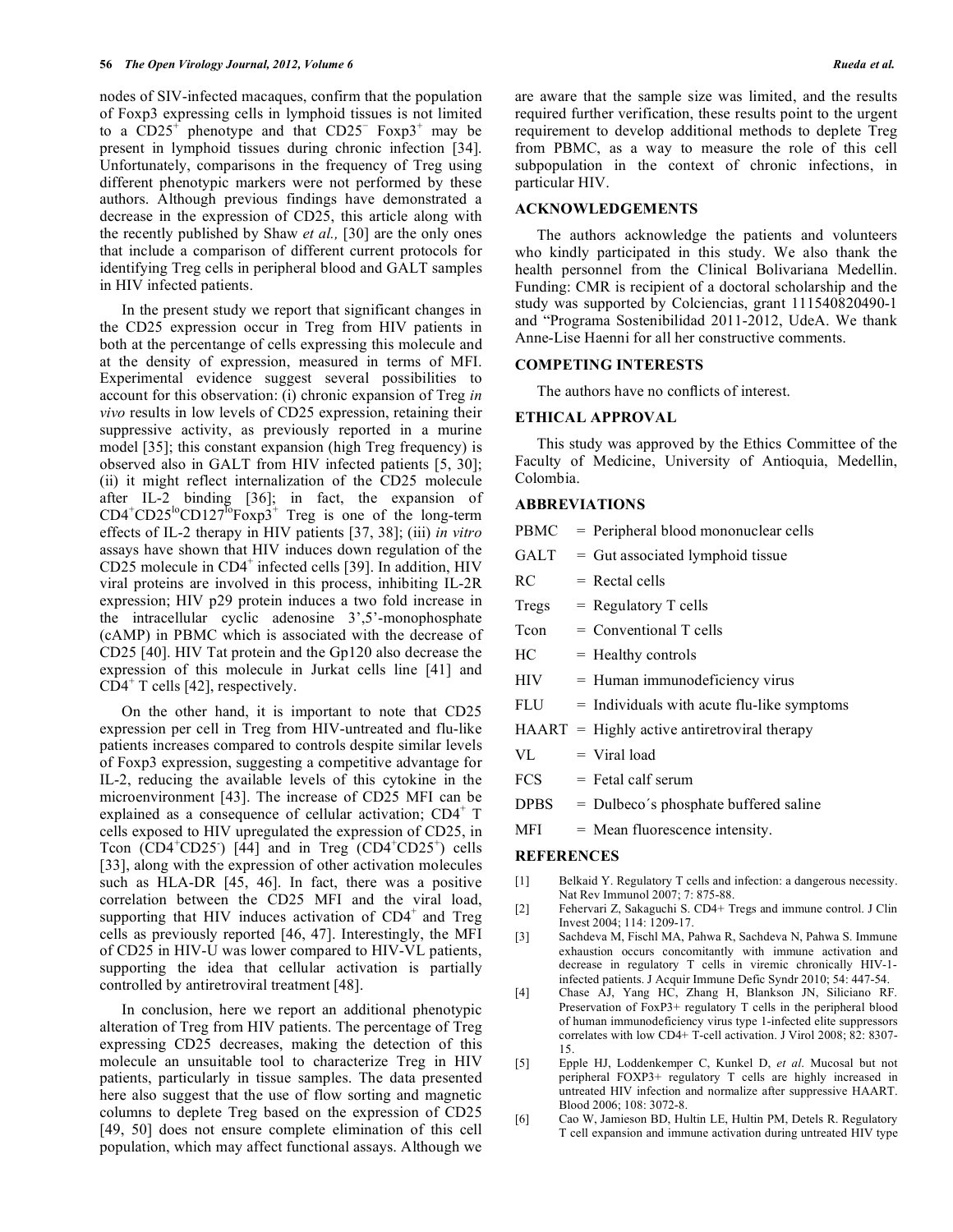1 infection are associated with disease progression. AIDS Res Hum Retroviruses 2009; 25: 183-91.

- [7] Schulze Zur Wiesch J, Thomssen A, Hartjen P, *et al*. Comprehensive analysis of frequency and phenotype of T regulatory cells in HIV infection: CD39 expression of FoxP3+ T regulatory cells correlates with progressive disease. J Virol 2011; 85: 1287-97.
- [8] Suchard MS, Mayne E, Green VA, *et al*. FOXP3 expression is upregulated in CD4T cells in progressive HIV-1 infection and is a marker of disease severity. PLoS One 2010; 5: e11762.
- [9] Hunt PW, Landay AL, Sinclair E, *et al*. A low T regulatory cell response may contribute to both viral control and generalized immune activation in HIV controllers. PLoS One 2011; 6: e15924.
- [10] Ndhlovu LC, Loo CP, Spotts G, Nixon DF, Hecht FM. FOXP3 expressing CD127lo CD4+ T cells inversely correlate with CD38+ CD8+ T cell activation levels in primary HIV-1 infection. J Leukoc Biol 2008; 83: 254-62.
- [11] Baecher-Allan C, Brown JA, Freeman GJ, Hafler DA. CD4+CD25high regulatory cells in human peripheral blood. J Immunol 2001; 167: 1245-53.
- [12] Baecher-Allan C, Brown JA, Freeman GJ, Hafler DA. CD4+CD25+ regulatory cells from human peripheral blood express very high levels of CD25 *ex vivo*. Novartis Found Symp 2003; 252: 67-88; discussion -91: 106-14.
- [13] Liu W, Putnam AL, Xu-Yu Z, *et al*. CD127 expression inversely correlates with FoxP3 and suppressive function of human CD4+ T reg cells. J Exp Med 2006; 203: 1701-11.
- [14] Seddiki N, Santner-Nanan B, Tangye SG, *et al*. Persistence of naive CD45RA+ regulatory T cells in adult life. Blood 2006; 107: 2830-8.
- [15] Ziegler SF. FOXP3: of mice and men. Annu Rev Immunol 2006; 24: 209-26.
- [16] Seddiki N, Santner-Nanan B, Martinson J, *et al*. Expression of interleukin (IL)-2 and IL-7 receptors discriminates between human regulatory and activated T cells. J Exp Med 2006; 203: 1693-700.
- [17] Roncador G, Brown PJ, Maestre L, *et al*. Analysis of FOXP3 protein expression in human CD4+CD25+ regulatory T cells at the single-cell level. Eur J Immunol. 2005; 35: 1681-91.
- [18] Sakaguchi S, Sakaguchi N, Asano M, Itoh M, Toda M. Immunologic self-tolerance maintained by activated T cells expressing IL-2 receptor alpha-chains (CD25). Breakdown of a single mechanism of self-tolerance causes various autoimmune diseases. J Immunol 1995; 155: 1151-64.
- [19] Guadalupe M, Reay E, Sankaran S, *et al*. Severe CD4+ T-cell depletion in gut lymphoid tissue during primary human immunodeficiency virus type 1 infection and substantial delay in restoration following highly active antiretroviral therapy. J Virol 2003; 77: 11708-17.
- [20] Shacklett BL, Yang O, Hausner MA, *et al*. Optimization of methods to assess human mucosal T-cell responses to HIV infection. J Immunol Methods 2003; 279: 17-31.
- [21] Presicce P, Moreno-Fernandez ME, Lages CS, Orsborn KI, Chougnet CA. Association of two clones allows for optimal detection of human FOXP3. Cytometry A 2010; 77: 571-9.
- [22] Mehandru S, Poles MA, Tenner-Racz K, *et al*. Primary HIV-1 infection is associated with preferential depletion of CD4+ T lymphocytes from effector sites in the gastrointestinal tract. J Exp Med 2004; 200: 761-70.
- [23] Hartigan-O'Connor DJ, Poon C, Sinclair E, McCune JM. Human CD4+ regulatory T cells express lower levels of the IL-7 receptor alpha chain (CD127), allowing consistent identification and sorting of live cells. J Immunol Methods 2007; 319: 41-52.
- [24] Fazekas de St Groth B, Zhu E, Asad S, Lee L. Flow cytometric detection of human regulatory T cells. Methods Mol Biol 2011; 707: 263-79.
- [25] Chen HX, Chen BG, Shi WW, *et al*. Induction of cell surface human leukocyte antigen-G expression in pandemic H1N1 2009 and seasonal H1N1 influenza virus-infected patients. Hum Immunol 2011; 72 :159-65.
- [26] Guo X, Chen Y, Li X, *et al*. Dynamic variations in the peripheral blood lymphocyte subgroups of patients with 2009 pandemic H1N1 swine-origin influenza A virus infection. Virol J 2011; 8: 215.
- [27] Piersma SJ, van der Hulst JM, Kwappenberg KM, Goedemans R, van der Minne CE, van der Burg SH. Influenza matrix 1-specific human CD4+ FOXP3+ and FOXP3(-) regulatory T cells can be

detected long after viral clearance. Eur J Immunol 2010; 40: 3064- 74.

- [28] Bi X, Suzuki Y, Gatanaga H, Oka S. High frequency and proliferation of CD4+ FOXP3+ Treg in HIV-1-infected patients with low CD4 counts. Eur J Immunol 2009; 39: 301-9.
- [29] Del Pozo-Balado Mdel M, Leal M, Mendez-Lagares G, Pacheco YM. CD4(+)CD25(+/hi)CD127(lo) phenotype does not accurately identify regulatory T cells in all populations of HIV-infected persons. J Infect Dis 2010; 201: 331-5.
- [30] Shaw JM, Hunt PW, Critchfield JW, *et al*. Increased frequency of regulatory T cells accompanies increased immune activation in rectal mucosae of HIV-positive noncontrollers. J Virol 2011; 85: 11422-34.
- [31] Rallon NI, Lopez M, Soriano V, *et al*. Level, phenotype and activation status of CD4+FoxP3+ regulatory T cells in patients chronically infected with human immunodeficiency virus and/or hepatitis C virus. Clin Exp Immunol 2009; 155: 35-43.
- [32] Andersson J, Boasso A, Nilsson J, *et al*. The prevalence of regulatory T cells in lymphoid tissue is correlated with viral load in HIV-infected patients. J Immunol 2005; 174: 3143-7.
- [33] Nilsson J, Boasso A, Velilla PA, *et al*. HIV-1-driven regulatory Tcell accumulation in lymphoid tissues is associated with disease progression in HIV/AIDS. Blood 2006; 108: 3808-17.
- [34] Boasso A, Vaccari M, Hryniewicz A, *et al*. Regulatory T-cell markers, indoleamine 2,3-dioxygenase, and virus levels in spleen and gut during progressive simian immunodeficiency virus infection. J Virol 2007; 81: 11593-603.
- [35] Nishimura E, Sakihama T, Setoguchi R, Tanaka K, Sakaguchi S. Induction of antigen-specific immunologic tolerance by *in vivo* and *in vitro* antigen-specific expansion of naturally arising Foxp3+CD25+CD4+ regulatory T cells. Int Immunol 2004; 16: 1189-201.
- [36] Fulton RB, Meyerholz DK, Varga SM. Foxp3+CD4 regulatory T cells limit pulmonary immunopathology by modulatin the CD8 T cell response during sincytial virus infection. J Immunol 2010; 185: 2382-292.
- [37] Velilla PA, Shata MT, Lages CS, Ying J, Fichtenbaum CJ, Chougnet C. Effect of low-dose IL-2 immunotherapy on frequency and phenotype of regulatory T cells and NK cells in HIV/HCVcoinfected patients. AIDS Res Hum Retroviruses 2008; 24: 52-61.
- [38] Weiss L, Letimier FA, Carriere M, *et al*. *In vivo* expansion of naive and activated CD4+CD25+FOXP3+ regulatory T cell populations in interleukin-2-treated HIV patients. Proc Natl Acad Sci USA 2010; 107: 10632-7.
- [39] Locher CP, Witt SA, Kassel R, Dowell NL, Fujimura S, Levy JA. Differential effects of R5 and X4 human immunodeficiency virus type 1 infection on CD4+ cell proliferation and activation. J Gen Virol 2005; 86: 1171-9.
- [40] Ammar A, Sahraoui Y, Tsapis A, Bertoli AM, Jasmin C, Georgoulias V. Human immunodeficiency virus-infected adherent cell-derived inhibitory factor (p29) inhibits normal T cell proliferation through decreased expression of high affinity interleukin-2 receptors and production of interleukin-2. J Clin Invest 1992; 90: 8-14.
- [41] Purvis SF, Georges DL, Williams TM, Lederman MM. Suppression of interleukin-2 and interleukin-2 receptor expression in Jurkat cells stably expressing the human immunodeficiency virus Tat protein. Cell Immunol 1992; 144: 32-42.
- [42] Bani L, David D, Février M, *et al*. Interleukin-2 receptor beta and gamma chain dysregulation during the inhibition of CD4 T cell activation by human immunodeficiency virus-1 gp120. Eur J Immunol 1997; 27: 2188-94.
- [43] Barthlott T, Moncrieffe H, Veldhoen M, *et al*. CD25+ CD4+ T cells compete with naive CD4+ T cells for IL-2 and exploit it for the induction of IL-10 production. Int Immunol 2005; 17: 279-88.
- [44] Ji J, Cloyd MW. HIV-1 binding to CD4 on CD4+CD25+ regulatory T cells enhances their suppressive function and induces them to home to, and accumulate in, peripheral and mucosal lymphoid tissues: an additional mechanism of immunosuppression. Int Immunol 2009; 21: 283-94.
- [45] Mahalingam M, Peakman M, Davies ET, Pozniak A, McManus TJ, Vergani D. T cell activation and disease severity in HIV infection. Clin Exp Immunol 1993; 93: 337-43.
- [46] Biancotto A, Iglehart SJ, Vanpouille C, *et al*. HIV-1 induced activation of CD4+ T cells creates new targets for HIV-1 infection in human lymphoid tissue *ex vivo*. Blood 2008; 111: 699-704.